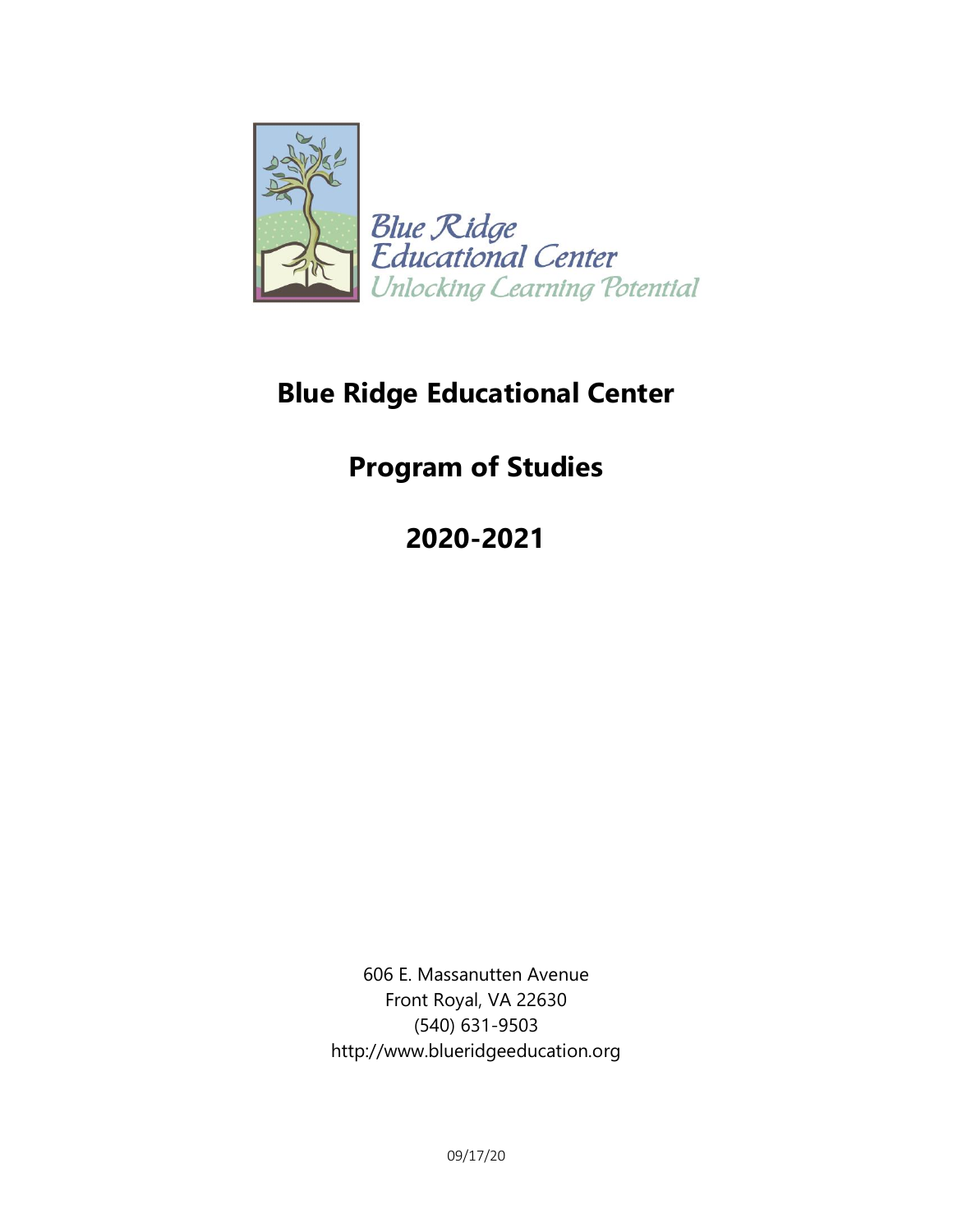BREC offers courses in the  $6<sup>th</sup>$  through 12<sup>th</sup> grades, as described below. As students with Individual Education Plans (IEP), Individual Instruction Plans (IIP), and 504 Plans are placed by Local Educational Agencies (LEA), BREC aligns the curriculum to the LEA's curriculum wherever possible to ensure that transitions to a less restrictive environment are as seamless as possible.

Our core courses and electives align with the Virginia Standards of Learning and Curriculum Framework. Our low teacher-to-student ratio allows us to differentiate course material in order to meet the needs of individual students and effectively address goals and objectives respective to each student's educational plan.

Graduation requirements for our students align with each student's placing school division requirements. Our academic team works closely with case managers and guidance counselors to ensure that each student is successful with required coursework, SOL tests, and other conditions necessary for receiving a diploma from their placing school division.

Please refer to each individual course syllabus for more information regarding student expectations, grading, and curriculum.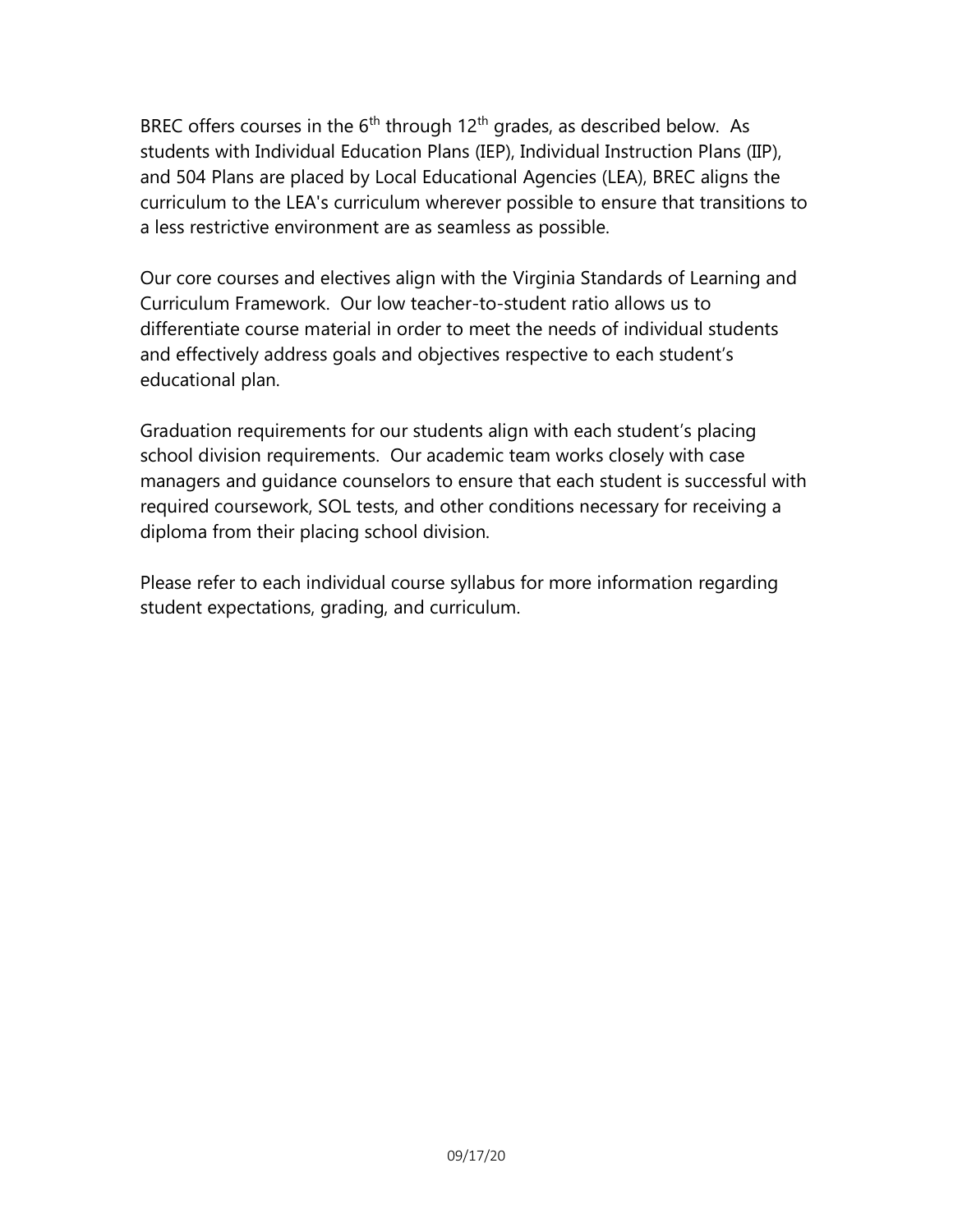# **Art**

Art and Music I: Art and Music Explorations (Grades 9-12) 1 credit Emphasizes the recognition of visual arts and musical content, concepts, and skills to create, discuss, and understand original works of art. The standards represent a thematic approach to visual and musical communication and production, cultural context, history, judgment and criticism, and aesthetics through which students will develop understanding and appreciation for the visual arts and music.

# Art and Music II: Intermediate (Grades 10-12) 1 credit

Intermediate extends and refines investigation and responses to the visual arts and music. The standards emphasize the content, concepts, and skills involved in the creation of original works of art. The standards introduce a chronological approach to musical and visual communication and production, cultural context and history, judgment and criticism, and aesthetics that enhance student understanding of the ways in which art and music function within a multicultural society.

# Art and Music Exploratory 1 (Grades 6-8)

Emphasizes the recognition of visual arts and musical content, concepts, and skills to create, discuss, and understand original works of art. The standards represent a thematic approach to visual and musical communication and production, cultural context, history, judgment and criticism, and aesthetics through which students will develop understanding and appreciation for the visual arts and music.

# Art and Music Exploratory 2 (Grades 6-8)

Intermediate extends and refines investigation and responses to the visual arts and music. The standards emphasize the content, concepts, and skills involved in the creation of original works of art. The standards introduce a chronological approach to musical and visual communication and production, cultural context and history, judgment and criticism, and aesthetics that enhance student understanding of the ways in which art and music function within a multicultural society.

# Crafts as Art (Grades 9-12) 1 credit

A hands-on class with emphasis on techniques and production (i.e., origami, basketry, weaving, calligraphy, basic jewelry, pottery, quilting and paper cutting).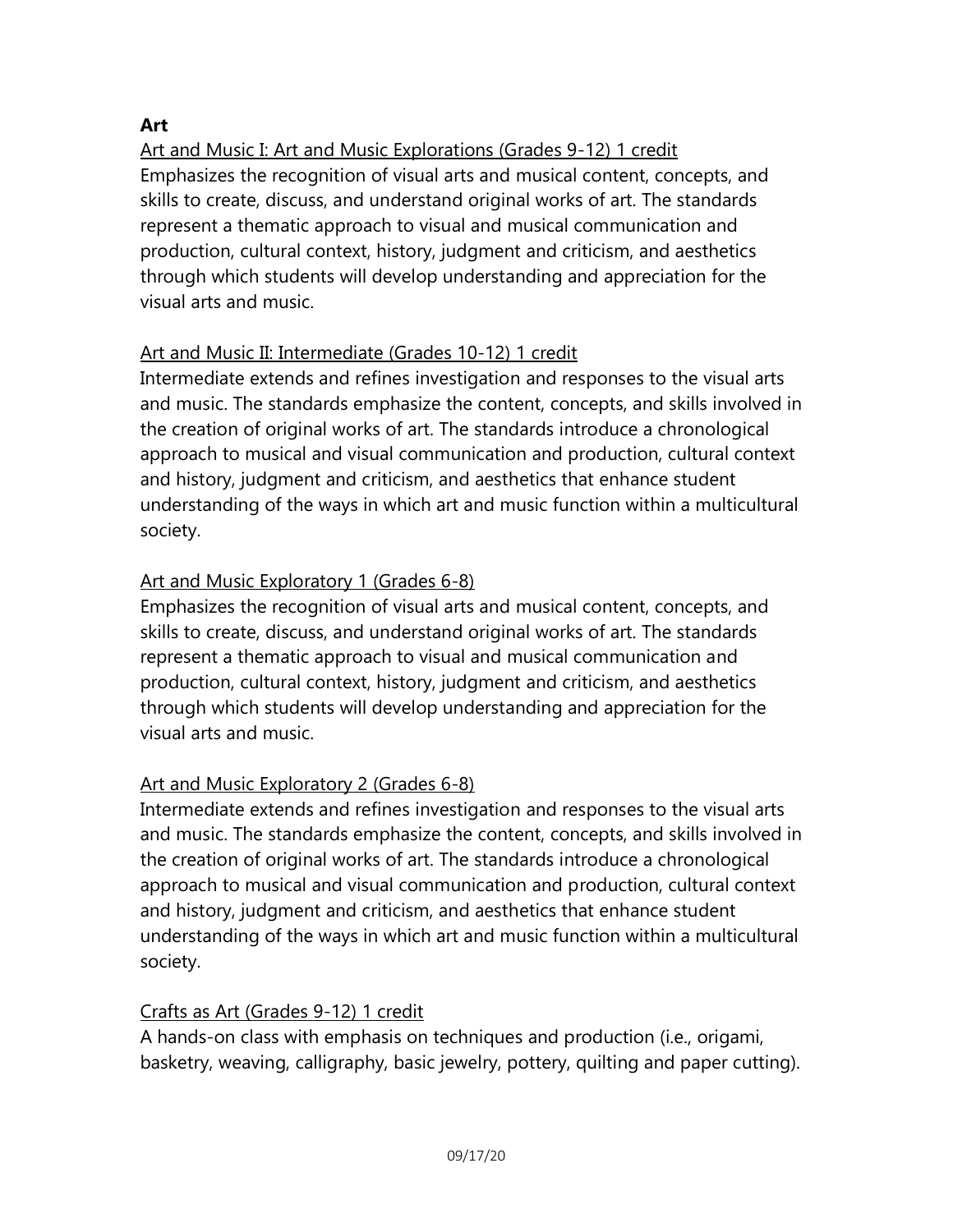# Graphic Arts (Grade 8)

## Graphic Arts (Grades 9-12) 1 credit

Students will explore print layout, typography, color theory, digital imaging and graphic design using a variety of traditional and electronic media. Students will create original projects culminating in a student-created web portfolio (and resume for Grades 9-12). Students will be graded on vocabulary and concepts as well as on mastery of skills.

# **Business, Technology and Human Services/Development**

# Keyboarding Exploratory (Grade 6)

A middle school course designed for students to develop and enhance touch skills for entering alphabetic, numeric and symbol information with the use of a keyboard. Students will compose and produce personal, educational and professional documents. Students are assessed on their understanding of and participation in class assignments.

# Keyboarding/Computer Solutions (Grades 7 & 8)

In this course, students use the computer as a problem-solving tool to complete a variety of projects. Basic touch keyboarding instruction is provided early in this semester course. Students are expected to actively participate in all activities. Students are assessed on their understanding of and participation in class assignments.

# Keyboarding (Grades 9-12) .5 credit

Develop and enhance touch skills for entering alphabetic, numeric and symbol information on a keyboard; compose and produce personal, educational and professional documents. Students are expected to actively participate in all activities. Students are assessed on their understanding of and participation in class assignments.

# Family and Consumer Sciences Exploratory 1 (Grade 6)

This course provides a foundation for managing individual, family, career, and community roles and responsibilities. In this course, students focus on areas of individual growth such as person safety and health. They also explore and practice financial management, clothing maintenance, food preparation, positive and caring relationships with others, and self-assessment as related to career exploration. Students apply problem-solving and leadership skills as they progress through the course. English, social sciences, fine arts, and technology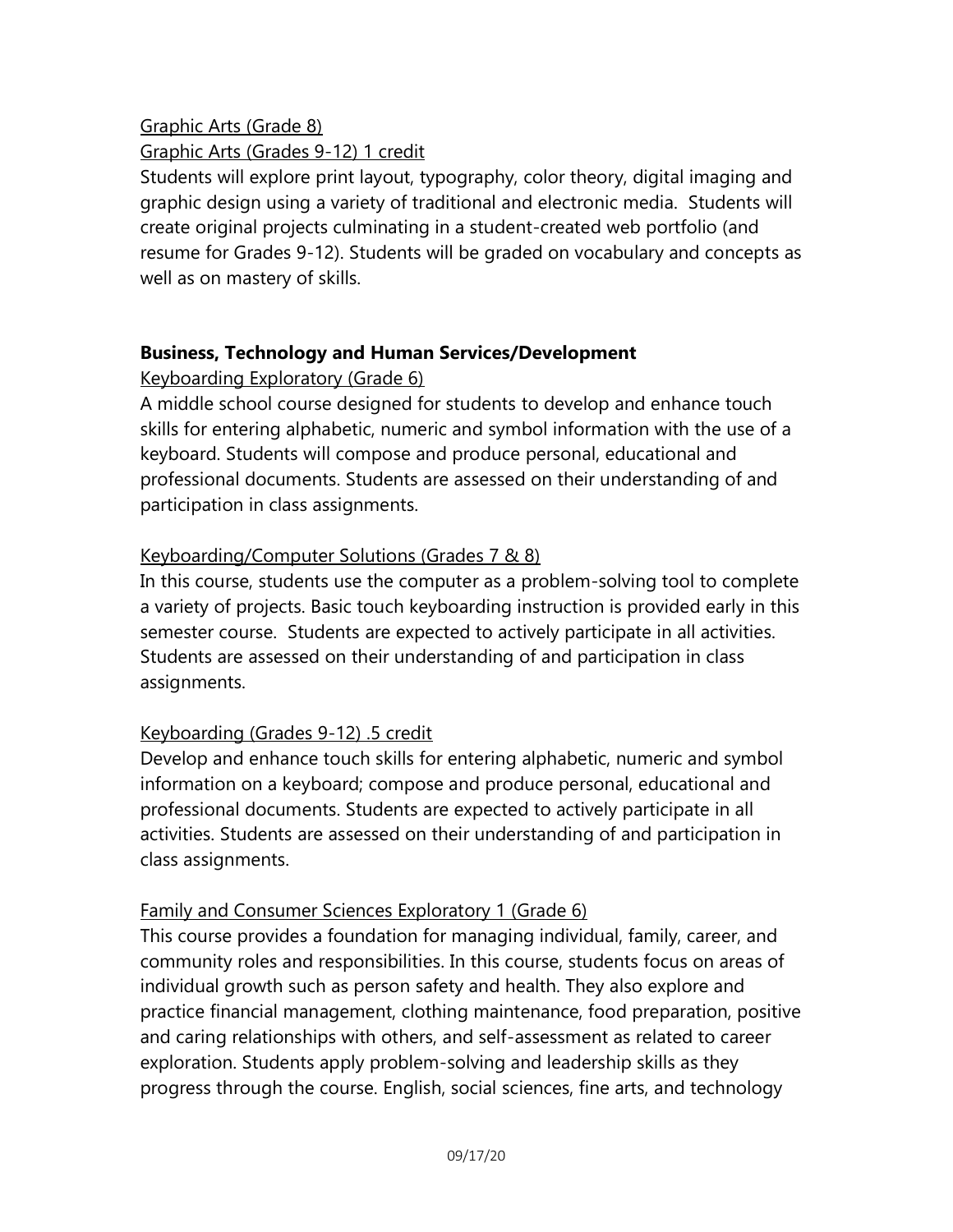are integrated throughout the course. Students will learn the necessary skills to be more responsible, more respectful and to make better decisions. In addition to quizzes and tests, special projects are an integral part of student assessment.

#### Family and Consumer Sciences Exploratory II (Grade 7)

Prerequisite: Family and Consumer Sciences Exploratory I This is a middle school course that provides a foundation for managing individual family, work, and community roles and responsibilities. Student focus on their individual development as well as their relationships and roles within the family unit. They learn how to maintain their living and personal environments and to use nutrition and wellness practices. Students also apply consumer and family resources, develop textile, fashion, and apparel concepts, and explore careers related to Family and Consumer Sciences. Time is also provided for early childhood education concepts and leadership skills. Students will learn the necessary skills to be more responsible, more respectful and to make better decisions. In addition to quizzes and tests, special projects are an integral part of student assessment.

# Family and Consumer Sciences I - Development (VA course 8222) (Grades 9-12) 1 credit

This course provides a foundation for management of individual, family, work, and community roles and responsibilities. Expectations: Students will explore concepts and practice skills related to problem solving, leadership, interpersonal relationships, ethical practices, career interests, environmental issues, and highquality work. Mathematics, science, language, social sciences, fine arts, and technology are integrated throughout the course.

# Family and Consumer Sciences II - Preparation (VA course 8224) (Grades 10-12) 1 credit

This course provides a foundation for management of individual, family, work, and community roles and responsibilities. Expectations: Students will explore concepts and practice skills related to problem solving, leadership, interpersonal relationships, ethical practices, career interests, environmental issues, and highquality work. Mathematics, science, language, social sciences, fine arts, and technology are integrated throughout the course.

#### Economics and Personal Finance (Grades 9-12) 1 Credit

A new state requirement for all students entering ninth grade for the first time in 2013-14: must earn a board-approved career and technical education credential to graduate with a standard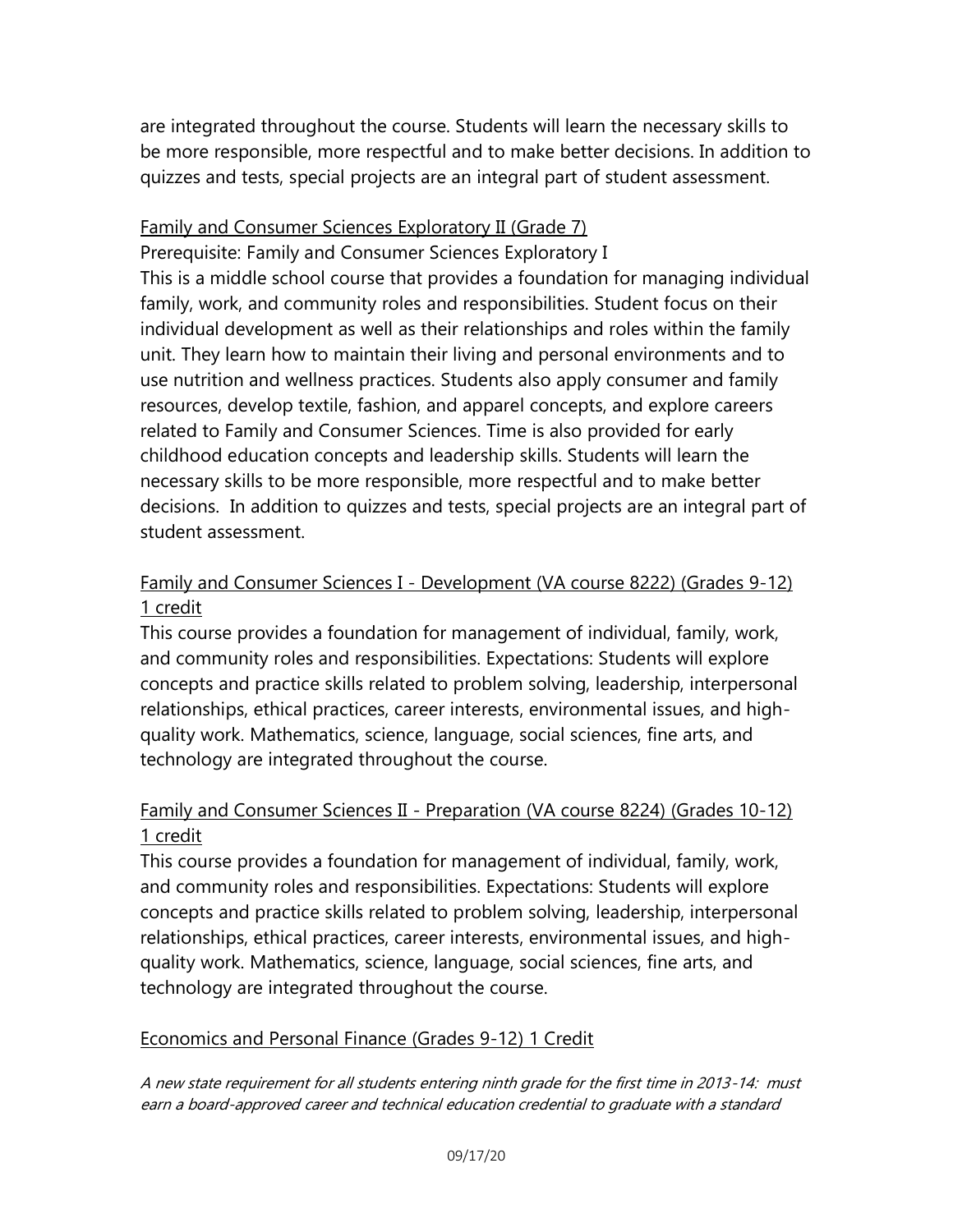#### diploma. As a requirement of the course, students will take a state approved industry credential.

Instruction in economics and personal finance prepares students to function effectively as consumers, savers, investors, entrepreneurs, and active citizens. Students learn how economies and markets operate and how the United States' economy is interconnected with the global economy. On a personal level, students learn that their own human capital (knowledge and skills) is their most valuable resource. Students are expected to complete assignments and assessments for mastery learning.

# Life Skills I (Grades 7-8) and (Grades 9-12) 1 credit

Life Skills part I course is divided into four primary areas: 1) financial literacy and planning, 2) household management, cleaning and maintenance, 3) cooking, sewing and shop, and 4) "Civility" though speech and actions, healthy habits and time management. This course provides a foundation for management of individual, family, and community roles and responsibilities. Students will explore concepts through active learning.

# Life Skills II (Grades 11-12) 1 credit

Life Skills part II course focuses on independent living skills for young people who are in need of learning, enhancing, or supporting life skills to effectively transition into adulthood. The course will focus on 7 core areas: Career Preparation, Education, Health and Nutrition, Housing and Home Management, Social Skills, Rick Prevention, and Money Management. Students will explore concepts through active learning.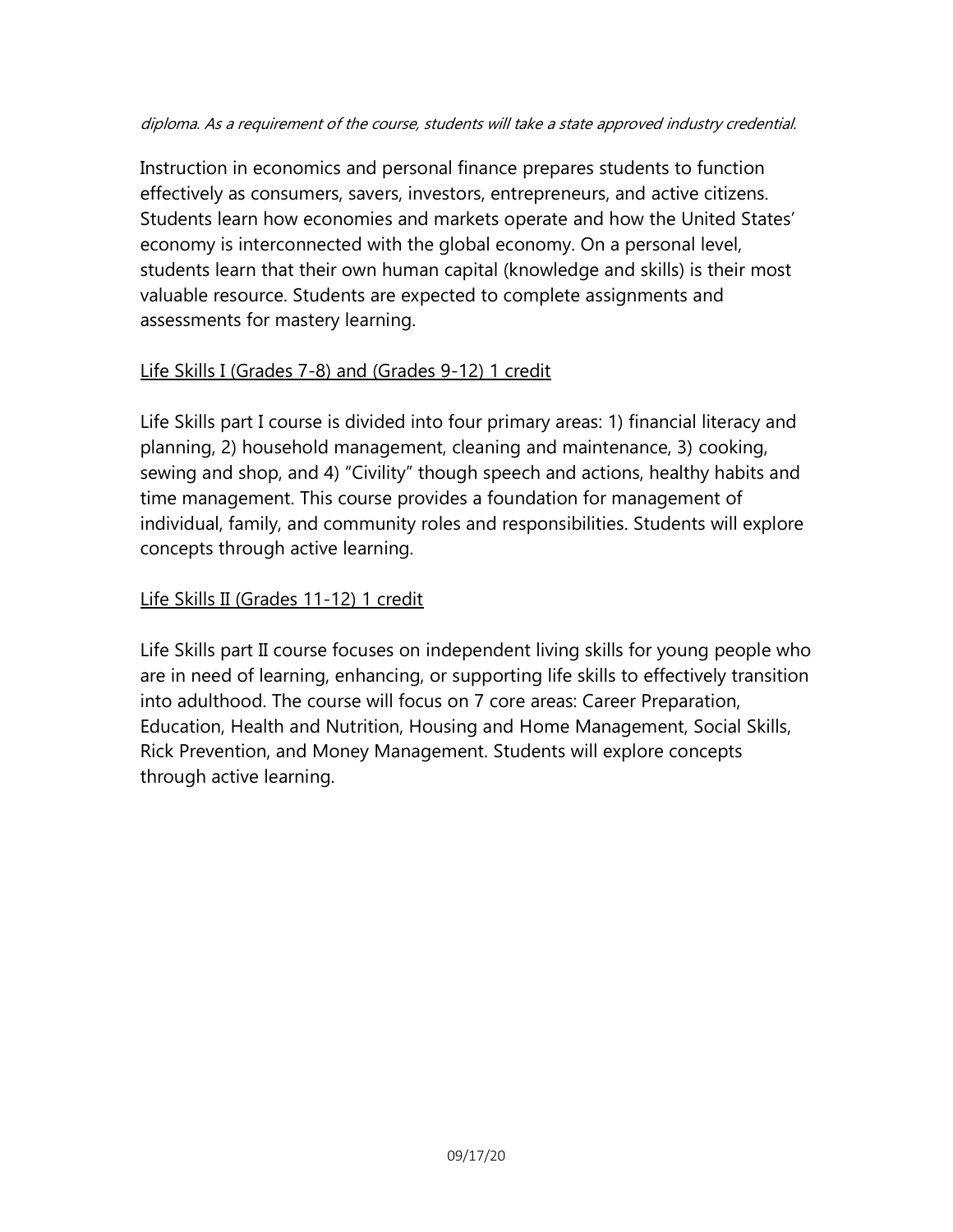#### **Foreign Language (virtual courses only during the 2020-2021 school year).** French I (Grades 8–12) 1 Credit

Prerequisite: Grade of "B" or higher in English

This course introduces the French language and the culture of French speaking countries. Students are taught basic listening, speaking, reading and writing skills. The course includes the study of speech patterns, pronunciation, vocabulary and grammatical structure. Students are expected to use the French language in their daily interactions with their teacher and fellow classmates. Students must also demonstrate mastery through oral and written examinations that take place throughout the semester.

# French II (Grades 9–12) 1 Credit

Prerequisite: Grade of "C" or higher in French I

French II is a continuation of the communication skills established in Level I with a focus on the larger cultural/linguistic community, geography, and description of past events. In addition, Level II includes more complex grammatical structures and increased vocabulary development through conversation and dialogues in the target language. Students are expected to expand their knowledge of the French language by applying all structures taught throughout the course. Students must also demonstrate mastery through oral and written examinations that take place throughout the semester.

# French III (Grades 10–12) 1 Credit

Prerequisite: Grade of "C" or higher in French II

French III is an expansion of the fundamentals learned in Levels I and II of the target language. Emphasis is placed on fluency through discourse in contemporary social issues. Students further explore the geography and culture of countries where the language is spoken. Students in French III are expected to develop greater fluency in the spoken language and increased vocabulary through supplementary readings and listening activities. Students research topics of interest and prepare oral and written reports, and projects in the target language. Students must also demonstrate mastery through oral and written examinations that take place throughout the semester.

# Spanish I (Grades 8-12) 1 credit

Students will learn the fundamentals of the Spanish language. In addition, students will study the history, civilizations, and culture of countries where the language is spoken. Students must also demonstrate mastery through oral and written examinations that take place throughout the semester. Students must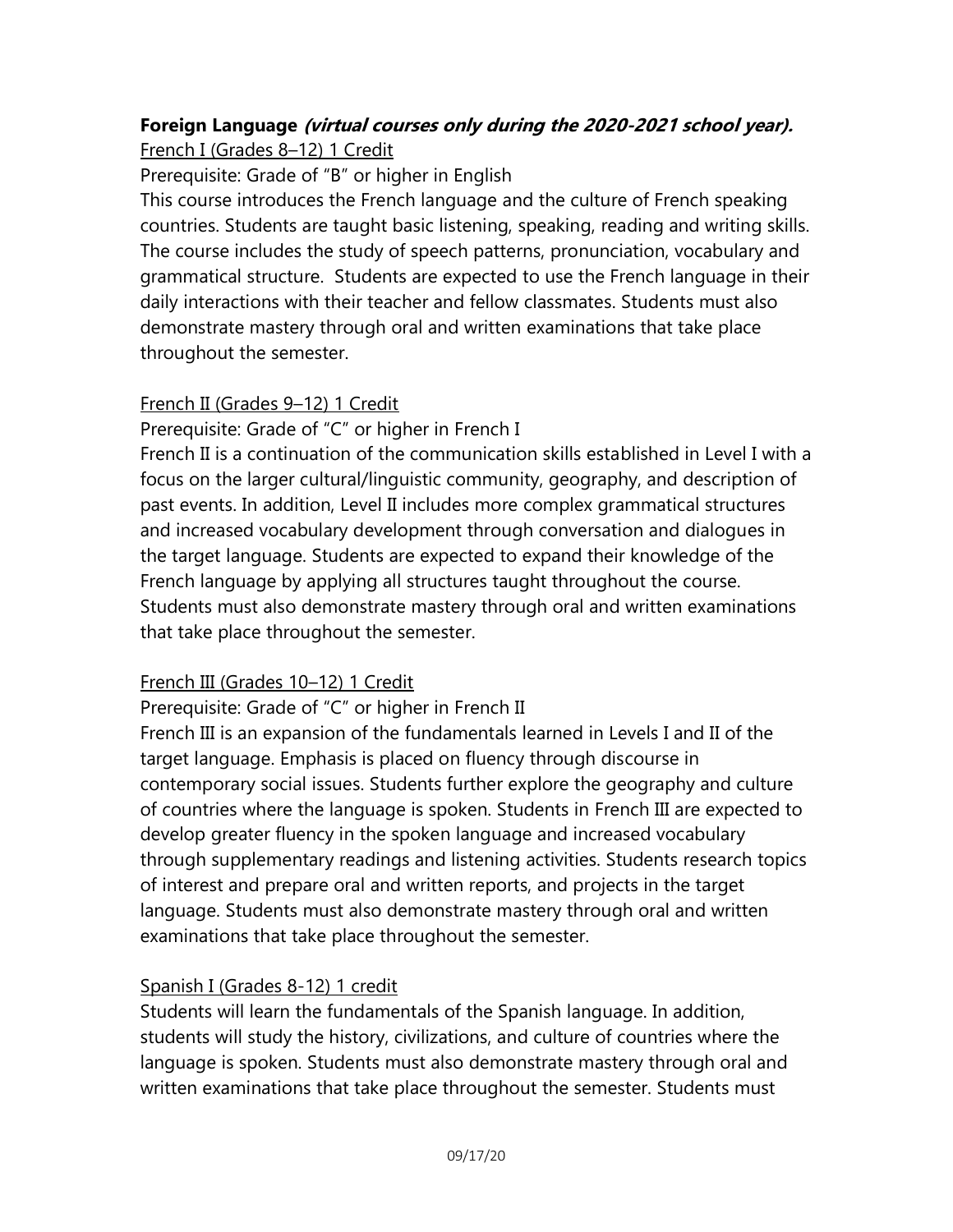demonstrate mastery through oral and written examinations.

# Spanish II (Grades 9-12) 1 credit

Prerequisite: Grade of "C" or higher in Spanish I.

Students will expand on the knowledge learned in Spanish I. The course continues to foster interest in the language, culture, civilization, and heritage of Spain, Mexico, and South America. Students will also be exposed to more complex syntax, additional vocabulary, and listening and speaking activities which will be fostered through conversations in the target language. Students must demonstrate mastery through oral and written examinations.

# Spanish III (Grades 10-12) 1 Credit

Prerequisite: Grade of "C" or higher in Spanish II.

This course refines the four basic language skills through grammar and studies of history, culture, and literature of Spain and Latin America. Students will explore more of the language and culture through reading and viewing, and emphasis will be placed on more abstract grammatical concepts. Students in Spanish III are expected to develop greater fluency in the spoken language and increased vocabulary through supplementary readings and listening activities. Students research topics of interest and prepare oral and written reports, and projects in the target language. Students must demonstrate mastery through oral and written examinations.

# **Health/Physical Education**

# Physical Education (Grade 6)

Students will participate in a variety of movement experiences to develop fundamental skills including: motor skill development, anatomical basis of movement, fitness planning, social development and energy balance.

# Physical Education (Grade 7)

Students will participate in a variety of movement experiences to develop fundamental skills including: motor skill development, anatomical basis of movement, fitness planning, social development and energy balance.

# Physical Education (Grade 8)

Students will participate in a variety of movement experiences to develop fundamental skills including: motor skill development, team sports, anatomical basis of movement, fitness planning, social development and energy balance.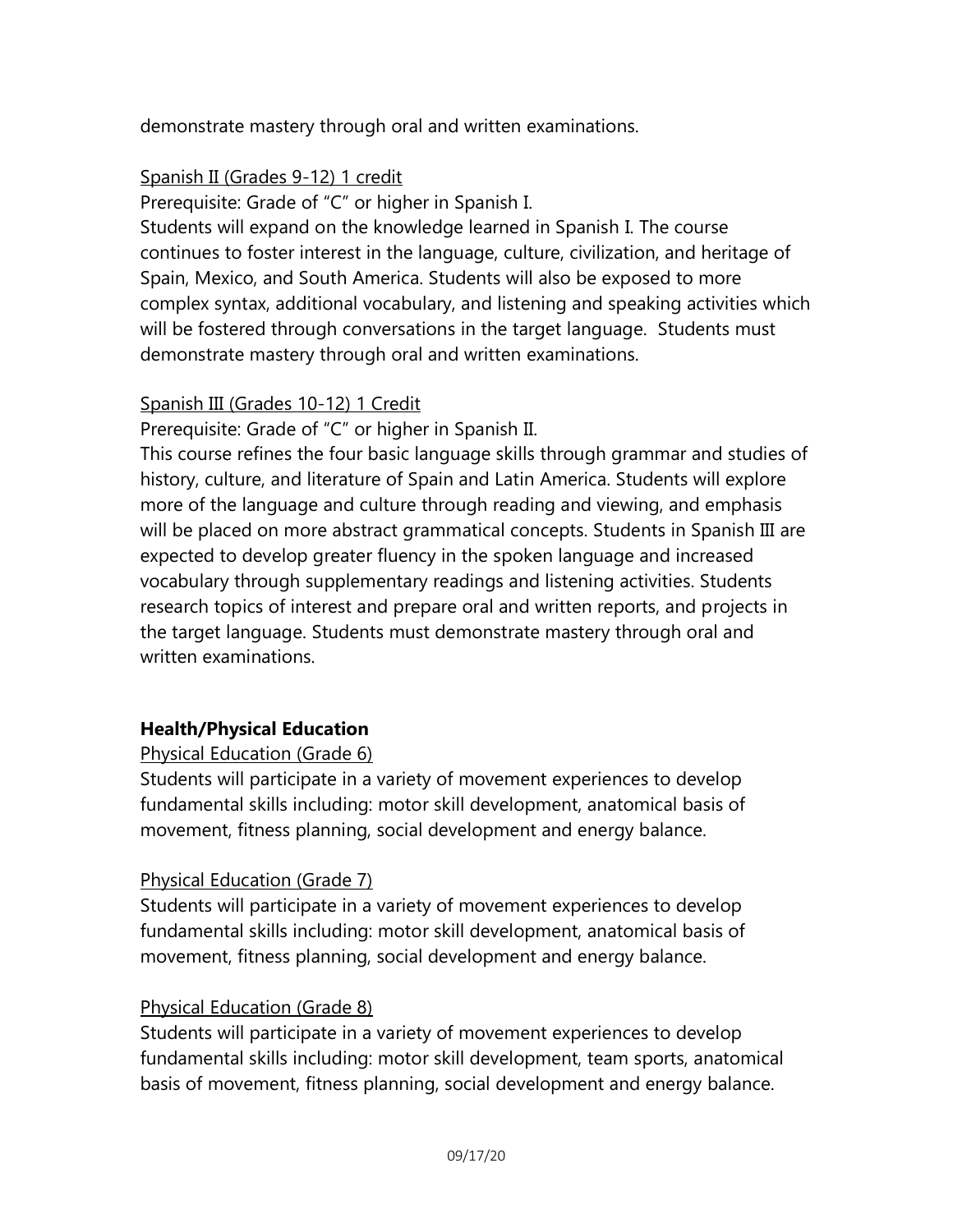## Physical/Health Education (Grade 9) 1 credit

Required class for graduation. Students will participate in a variety of movement experiences to develop fundamental skills including: motor skill development, team sports, anatomical basis of movement, fitness planning, social development and energy balance.

#### Physical/Health Education (Grade 10) 1 credit

Required class for graduation. Students will participate in a variety of movement experiences to develop fundamental skills including: motor skill development, anatomical basis of movement, fitness planning, team activities, social development and energy balance.

## Driver's Education

An online Driver's Education class through VADETS; Pass/Fail; green card issued upon successful completion.

## Affective Education (Grades 6-8) and Grades (9-12) 1 credit

In this course, students will learn the importance of Social Emotional Learning (SEL) in everyday life. Students will examine the five SEL competencies: selfawareness, self-management, growth mindset, self-efficacy, and social awareness. Throughout the course, students will develop their own understanding of each of these competencies and then apply this knowledge in activities and discussions that reflect understanding.

# **Language Arts**

English (Grade 6) SOL Test Reading, English grammar, composition and spelling.

English (Grade 7) SOL Test Literature, English grammar, composition and spelling.

#### English (Grade 8) SOL Test

Concentrates on the areas of oral language, reading/literature, writing, and research.

#### English (Grade 9) 1 credit

Grammar, composition, and literature; oral and written communication including reading, writing, listening, speaking, vocabulary, and using reference material and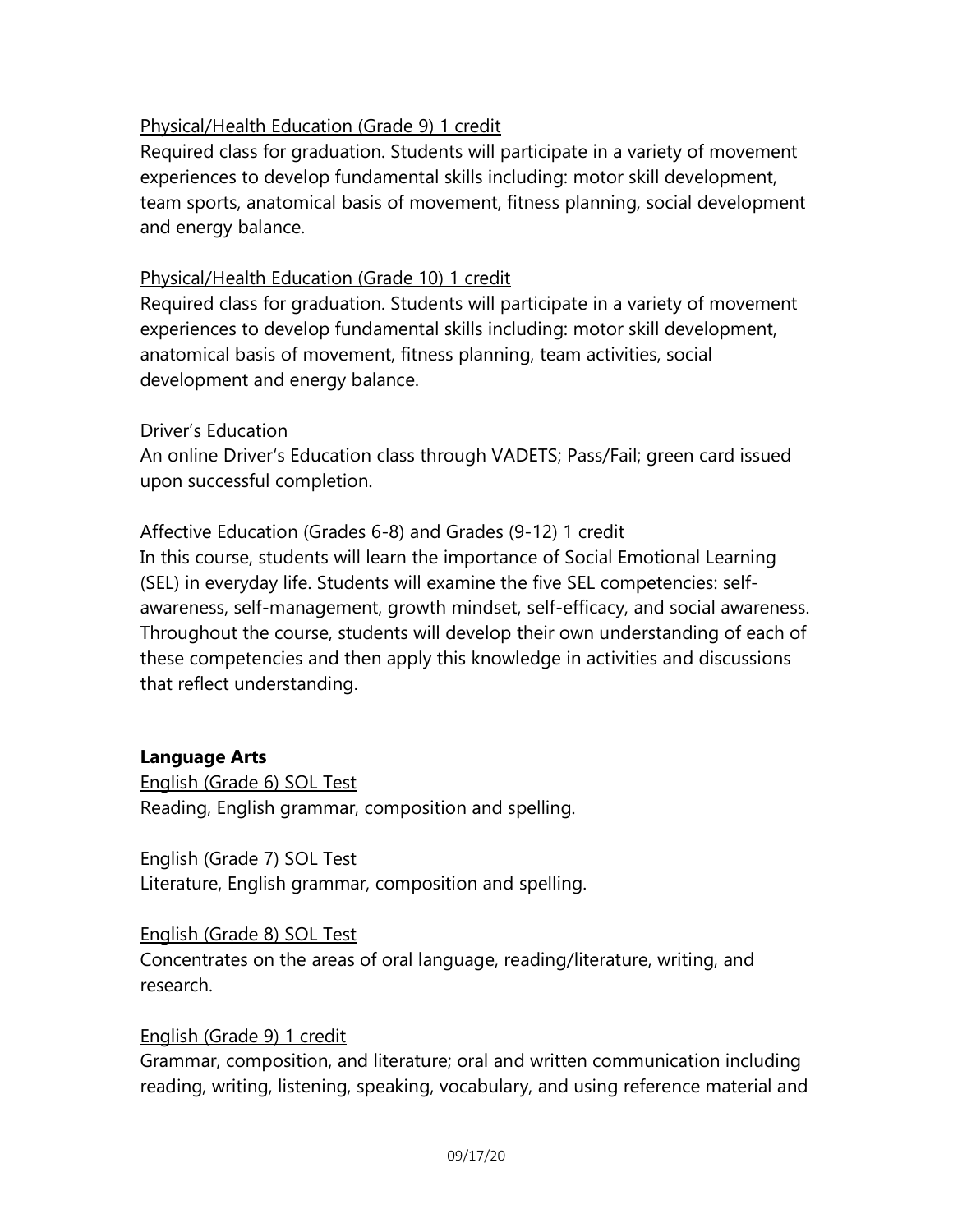#### sources.

#### English (Grade 10) 1 credit

Builds on the skills needed in oral and written communication, correct grammar usage, reading comprehension, interpretation and appreciation of literature; literature relates to the study of world history.

#### English (Grade 11) 1 credit SOL Test

Emphasis on the writing of effective sentences, paragraphs, research paper, essays, and a resume; literature is a study of the development of American literature and culture.

#### English (Grade 12) 1 credit

Critical study of the history of British literature and a review of grammar and composition skills; writing includes literary criticism, expository, creative and technical writing.

#### Mythology (Grades 10-12) 1 credit

Students will examine myths from various cultures (including, but not limited to, Greco-Roman, Indian, African, Native American, Norse, Celtic, Asian, Central and South American, and Middle Eastern cultures). Students will extend their understanding of mythology's influence in contemporary American culture and will construct a theory of American mythology.

#### **Mathematics**

#### Math (Grade 6) SOL Test

Review of basic math skills; additionally the skills needed for all sixth grade math SOLs are studied.

#### Math (Grade 7) SOL Test

Whole numbers, decimals, fractions, percents, graphing, geometry, problem solving, metric and standard measurements and algebraic concepts.

#### Math (Grade 8) SOL Test

Basic skills in whole numbers, decimals and fractions, many pre-algebra concepts including evaluating expressions, solving and graphing linear equations, and working with formulas; probability, statistics**,** and an introduction to basic geometry and spatial relationships.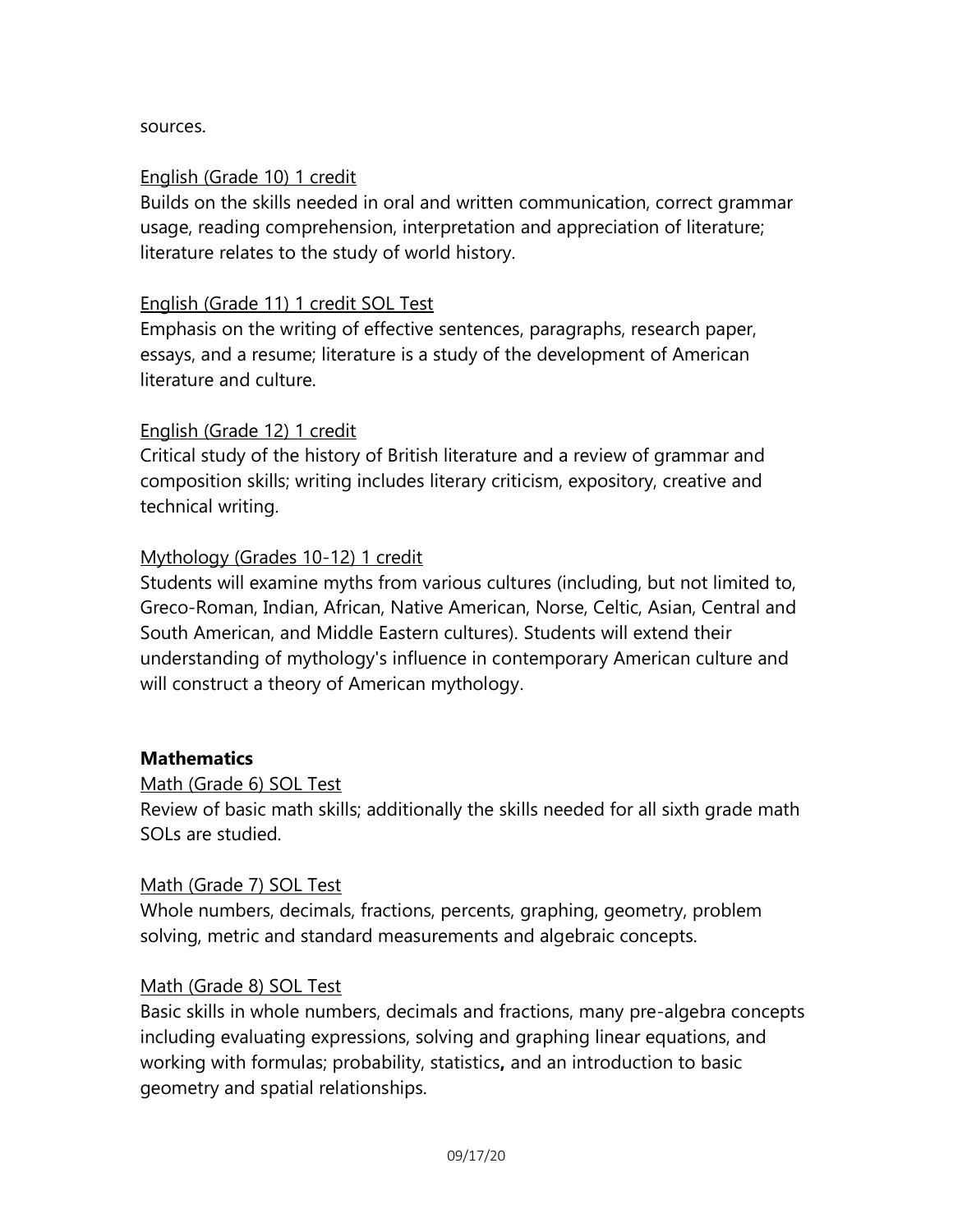# Algebra I (Grade 8-10) 1 credit SOL Test

Systematic methods for representing mathematical relationships and analyzing change; develop facility with the concepts and symbols of algebra, the structures that govern the manipulation of the symbols, and how the symbols can be used to record ideas and events; explore patterns that are linear and quadratic and develop the notion of families of functions; use manipulatives, graphing calculators, and other applications to develop concepts and attach meaning to abstract ideas. (Note: This course may be taken in two parts over two years as Algebra I Part 1 and Algebra I Part 2.)

# Geometry (Grades 9-12) 1 credit SOL Test

This course is the study of plane and space geometry. Emphasis is placed on learning orderly, logical arguments in a moderately rigorous geometry. Prerequisite: Algebra I with a grade of "C" or better is required.

## Algebra, Functions and Data Analysis (grades 10-12) 1 credit

This course studies algebraic functions within the context of mathematical models and data analysis. Probability and experimental design will be utilized. Data will be generated from practical sources, including student generated data.

#### Algebra II (Grades 9-12) 1 credit SOL Test

Second year algebra course, including a comprehensive review of elementary algebra, with study of second degree equations and inequalities, systems of complex numbers and functions.

# Math Analysis (Grades 11-12) 1 Credit

Prerequisite: Algebra II with a grade of "B" or higher.

This is a pre-calculus course that encompasses topics which grow out of Algebra. Content includes a study of polynomial, logarithmic, exponential, rational, and trigonometric functions. Considerable ability and initiative on the part of the student is assumed.

# Math Capstone (Grade 12 only) 1 Credit

Prerequisites: AFDA or Algebra II and have earned at least 2 verified credits in Mathematics

This course is designed for high school seniors who plan to attend college but may not be fully college ready. The course may also support students who meet the same academic requirements but plan to enter the workforce directly after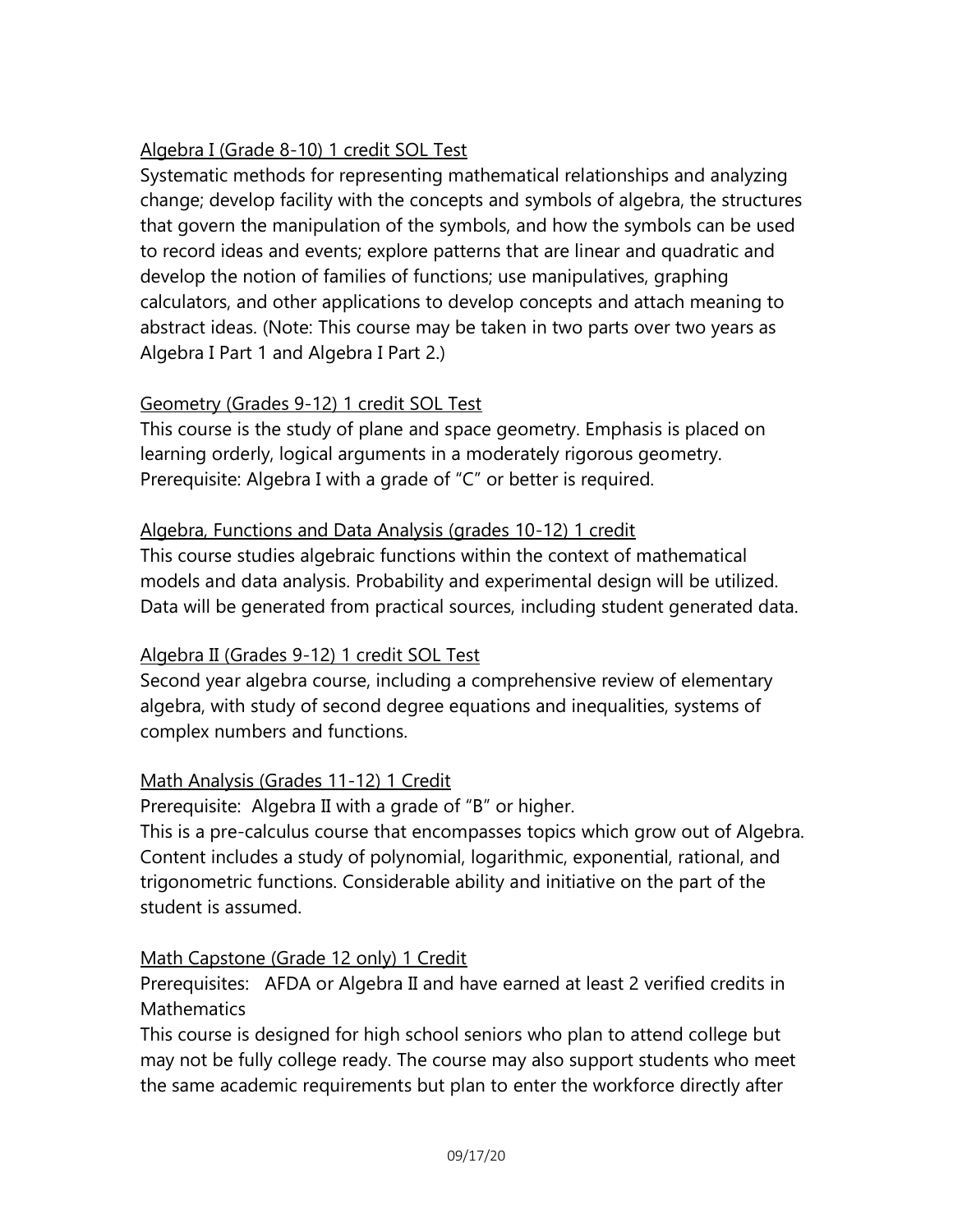graduating from high school. Content is designed to give certain students an additional boost for competent and successful entry into college and careers. The course will add to students' preparation for college and the workplace by 1) enhancing skills in number and quantity, functions and algebra, geometry, and statistics and probability; and 2) reinforcing readiness skills and dispositions in adaptability and flexibility, creativity and innovation, leadership, team work, collaboration, and work ethic.

#### **Science**

## Science (Grade 6)

Study of natural science is undertaken; emphasis on the cell, ecosystems, conservation, earth studies and physical science; topics include electricity, weather, light, sound and basic chemistry.

#### Science (Grade 7)

The study of living organisms and their environment.

#### Physical Science (Grade 8) SOL Test

Subjects include physical and chemical changes, sound, light electricity, work, force, and motion.

#### Earth Science (Grade 9) 1 credit SOL Test

Investigates topics which drive and affect Earth as a system. Topics include geology, astronomy, meteorology, oceanography, energy resources, plate tectonics, and the scientific method.

#### Biology I (Grades 10-12) 1 credit SOL Test

Detailed study of biological science and understanding of life processes.

#### Biology II (Grades 11-12) 1 credit

Study of organisms in their environment and the impact of humans in the biosphere. Topics to be studied include populations, ecosystems, biomes, energy resources and development of self-sustainable practices. Students will conduct research into endangered species, biomes, and alternative energy sources.

#### Chemistry I (Grades 10-12) SOL Test 1 Credit

Prerequisite: Completion of Algebra I and Geometry with a grade of "C" or better; concurrent enrollment in Algebra II or instructor recommendation.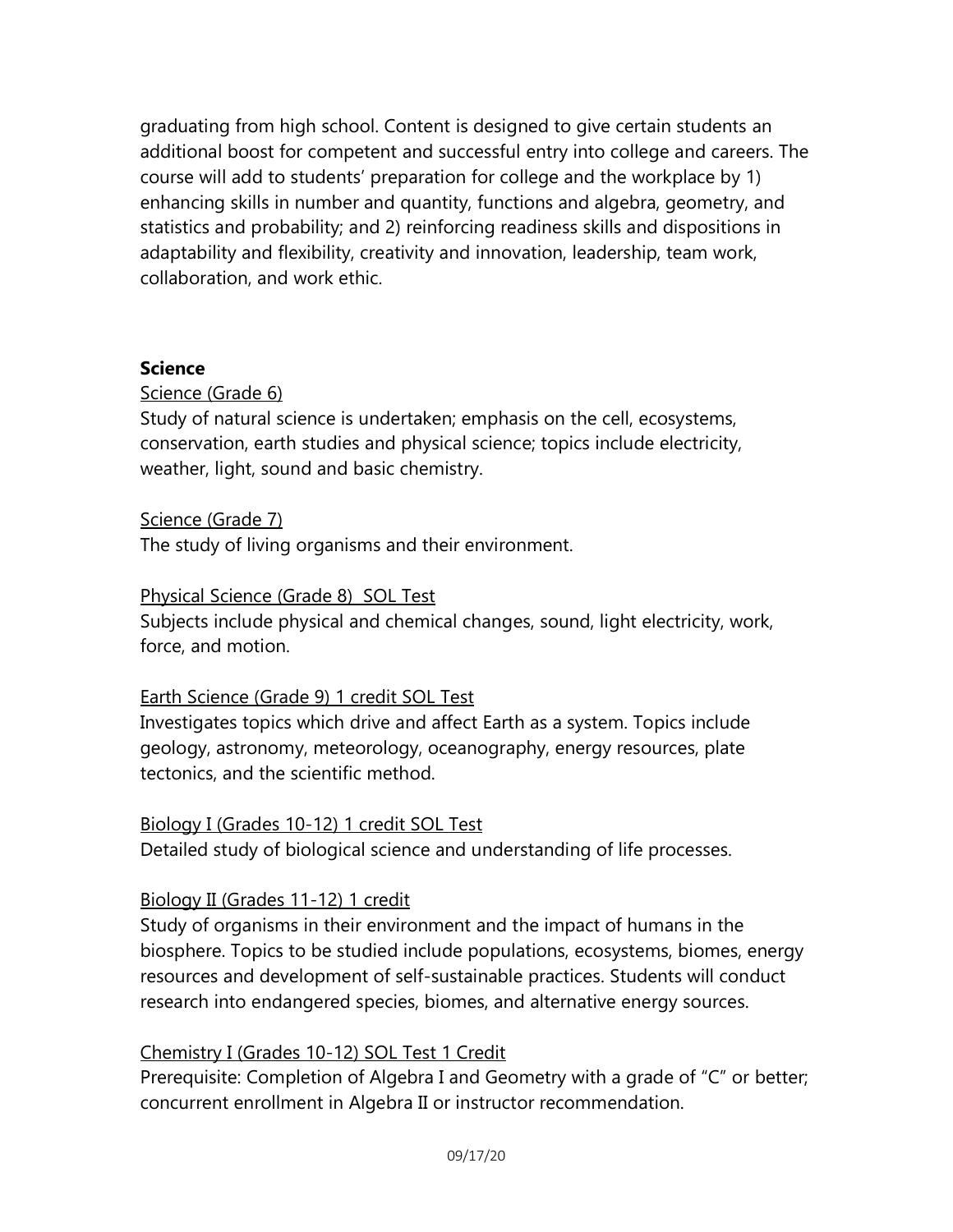Chemistry is a rigorous traditional chemistry course. Students study atomic structure and its effects on the reactivity of the elements of the periodic table and the dynamic nature of molecules. Topics are presented using a combination of lectures, readings, group activities, labs, and on-line resources. Students explore chemical principles through inquiry-based activities, experimentation, and quantitative analysis. Topics emphasize connections and the building of skills through a thematic approach. Students that complete all the assignments in a thoughtful manner for this course will be fully prepared to take the SOL.

# **Social Studies**

U.S. History (Grade 6) SOL Test Study of American history to 1877.

## U.S. History (Grade 7) SOL Test

Study of American history from 1877 to the present including western expansion, industrialization and America's interaction with foreign nations; map reading and geography skills are also practiced.

#### Civics and Economics (Grade 8) SOL Test

Examines the roles citizens play in the political, governmental and economic systems in the United States; examines the constitutions of Virginia and the U/S.; identifies the rights, duties and responsibilities of citizens; and describes the structure and operation of the government at the local, state and national levels.

# World History I (Grade 9-12) 1 credit SOL Test

Survey of the history of human civilization before 1500 CE. Geography and the study of major religions will also be examined.

World History II (Grades 10-12) 1 credit SOL Test Survey of the history of human civilization from 1500 CE to the present.

# Virginia and U.S. History (Grade 11-12) 1 credit SOL Test

Survey of the history of Virginia and of the U.S. from Jamestown to the present.

#### Virginia and U.S. Government (Grade 12) 1 credit

Develop an understanding of the philosophical and constitutional basis of American and Virginia Government and the importance of the individual in a free society.